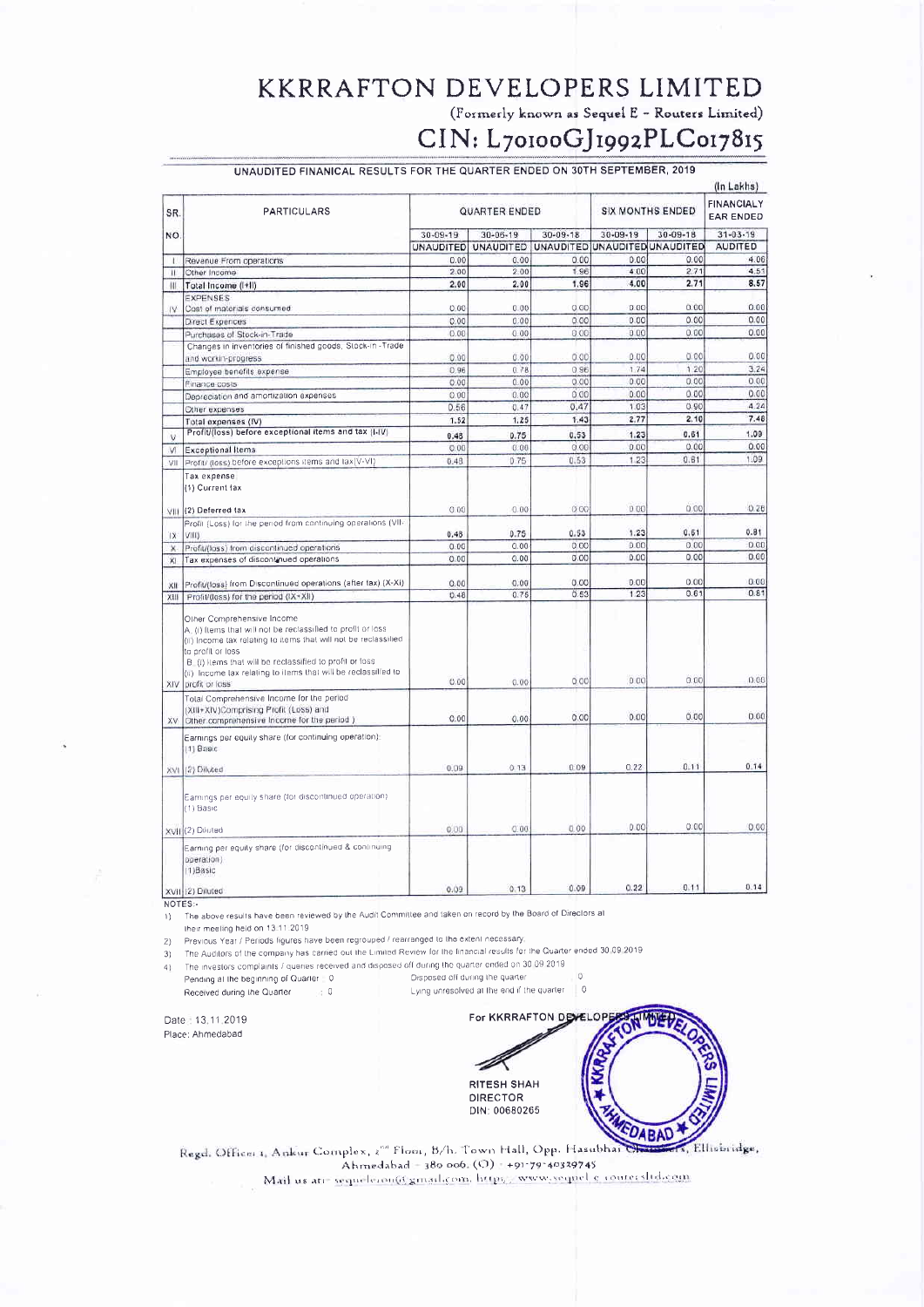### KKRRAFTON DEVELOPERS LIMITED KKRRAFTON PSVSLOPERS LIMITED

(Formerly known as Sequel E - Routers Limited)

# CIN: L70100GJ1992PLC017815

#### Standalone Statement of Assets and Liabilities for the half year ended 30.09.2019

| No. | Particulars                                                                | As at 30/09/2019 in Rs. | As at 31/03/2019 in Rs. |
|-----|----------------------------------------------------------------------------|-------------------------|-------------------------|
|     | <b>ASSETS</b>                                                              |                         |                         |
|     | 1 Non - current Assets                                                     |                         |                         |
|     | (a) Property, Plant and Equipment                                          |                         |                         |
|     | (b) Capital work-in-progress                                               |                         |                         |
|     |                                                                            |                         |                         |
|     | <b><i>©</i></b> Investment Property                                        |                         |                         |
|     | (d) Goodwill                                                               |                         |                         |
|     | (e)Other Intangible assets                                                 |                         |                         |
|     | (f) Intangible assets under development                                    |                         |                         |
|     | (g) Biological Assets other than bearer plants                             |                         |                         |
|     | (h) Financial Assets:                                                      | 41853039                | 41853039                |
|     | (i) Investments                                                            |                         |                         |
|     | (ii) Trade receivables                                                     | 8468925                 | 8468925                 |
|     | (iii) Loans                                                                |                         |                         |
|     | (i) Deferred tax assets (net)                                              |                         |                         |
|     | (j) Other non-current assets                                               |                         | 0                       |
| 2   | <b>Current Assets</b>                                                      |                         | 0                       |
|     | (a) Inventories                                                            | 0                       |                         |
|     | (b) Financial Assets                                                       | 0                       |                         |
|     | (i) Investments                                                            |                         |                         |
|     | (ii) Trade receivables                                                     | 672897                  | 665000                  |
|     | (iii) Cash and cash equivalents                                            | 103578                  | 98422                   |
|     | (iv) Bank balances other than(iii) above                                   | 7586                    | 12961                   |
|     | (v) Loans                                                                  |                         |                         |
|     | (vi) Others (TDS RECEIVABLES)                                              | 0                       |                         |
|     | (c) Current Tax Assets (Net)                                               |                         |                         |
|     | (d) Other current assets                                                   |                         |                         |
|     | <b>TOTAL - ASSETS</b>                                                      | 51106025                | 51098347                |
|     | <b>EQUITY AND LIABILITIES</b>                                              |                         |                         |
|     | Equity                                                                     |                         |                         |
|     | (a) Equity Share capital                                                   | 5596000                 | 5596000                 |
|     | (b) Reserves                                                               | $-599934$               | $-634934$               |
|     | <b>LIABILITIES</b>                                                         |                         |                         |
|     | <b>Non-current liabilities</b>                                             |                         |                         |
|     | (a) Financial Liabilities                                                  |                         |                         |
|     | (i) Borrowings                                                             |                         | o                       |
|     | (ii) Trade payables                                                        |                         |                         |
|     | (iii)Other financial liabilities (other than those specified in            |                         |                         |
|     | item (b), to be specified)                                                 |                         |                         |
|     | (b) Provisions                                                             |                         |                         |
|     | (c) Deferred tax liabilities (Net)                                         |                         |                         |
|     | (d) Other non-current liabilities                                          |                         |                         |
|     | <b>Current Liabilities</b>                                                 |                         |                         |
|     | (a) Financial Liabilities                                                  |                         |                         |
|     | (i) Borrowings                                                             | 40400000                | 40400000                |
|     | (ii) Trade payables                                                        | 5292817                 | 5320139                 |
|     | (iii) Other financial liabilities (other than those specified<br>in item © |                         |                         |
|     | (b) Other current liabilities                                              |                         | O                       |
|     | (c) Provisions                                                             | 388703                  | 388703                  |
|     | (d) Current Tax Liabilities (Net)                                          | 28439                   | 28439                   |
|     | TOTAL - EQUITY AND LIABILITIES                                             | 51106025                | 51098347                |

Date : 13.11.2019 Place: Ahmedabad Place: Ahrnedabad

For KKRRAFTON DEVELOPERS 謎

RITESH SHAH DIRECTOR DIN: 00680265

DABAD Regd, Office: t, Ankur Complex, 2<sup>nd</sup> Floor, B/h. Town Hall, Opp. Hasubhai Cham Ahmedabad - 380 006. (O) - +91-79-40329745 Mail us at r sequeleron@gmail.com, http://www.sequel.e-routersItd.com